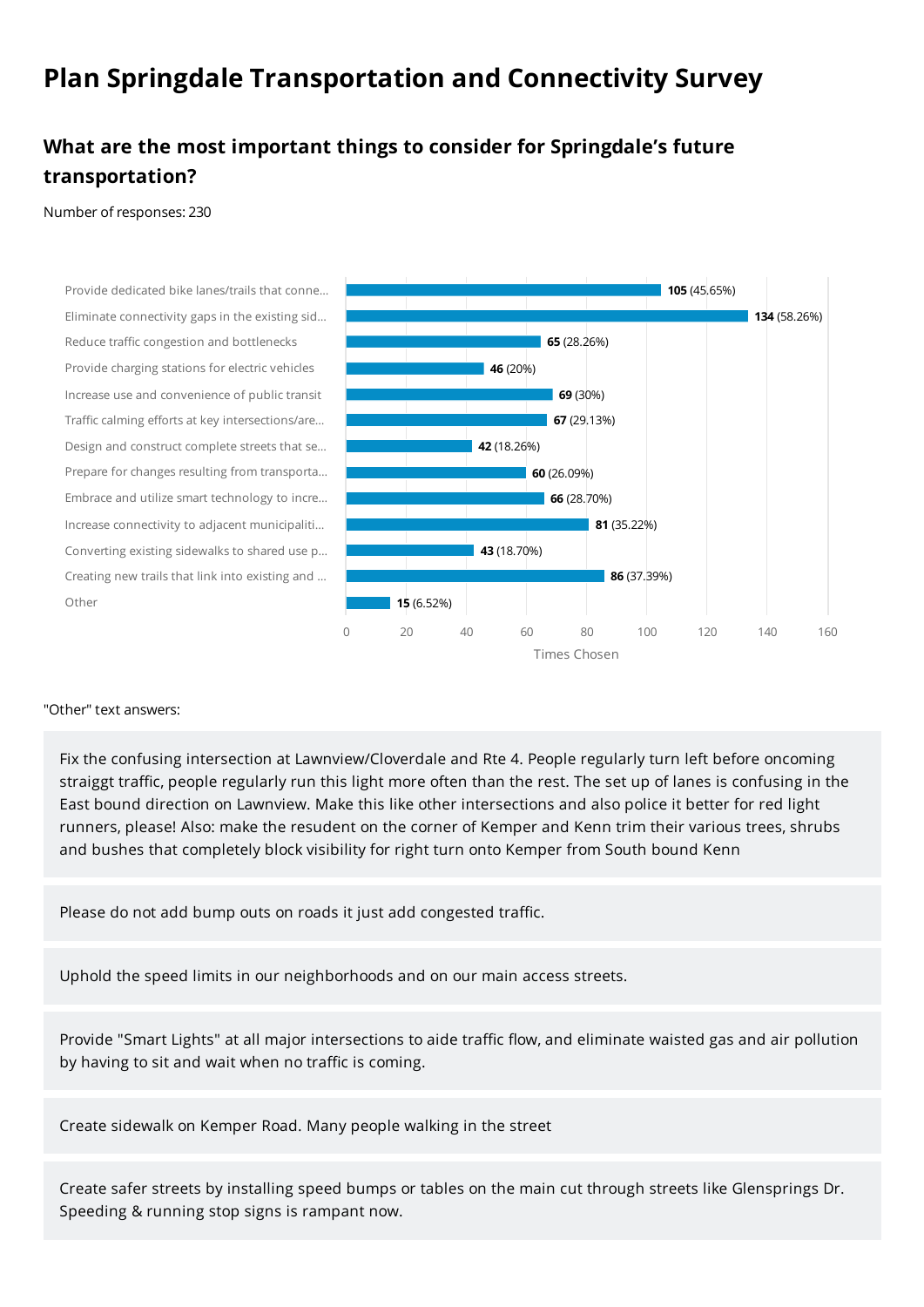Provide sidewalks along the route 4 corridor( there are more pedestrians in that space every day)

CONNECT THE ENTIRE COMMUNITY TO TRICOUNTY

Actually my number one complaint isn't listed. It would be great if the road could go over or under both railroad tracks on Crescentville Road. Just like what was done years ago on 747.

increase traffic enforcement

Increase police presence in neighborhoods

Make crossing Rt 4 safer

Speed deterrent on Cameron rd

do NOT convert sidewalks to shared use! do NOT do that stupid road diet that Wyoming did

Fix uneven sidewalks, keep cars and trucks from blocking sidewalks.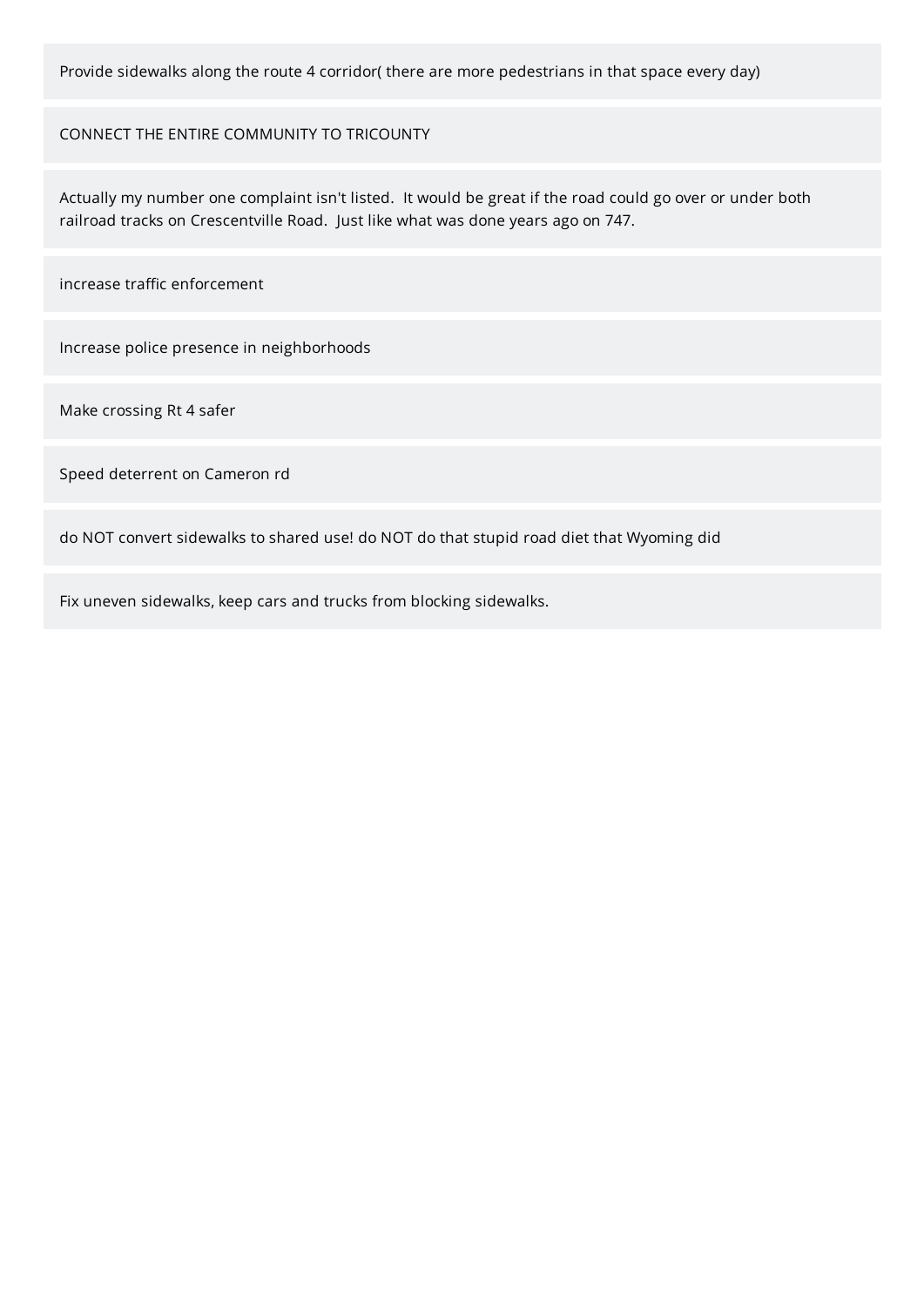# **What is your primary method of transportation?**

Number of responses: 239



#### "Other" text answers:

Other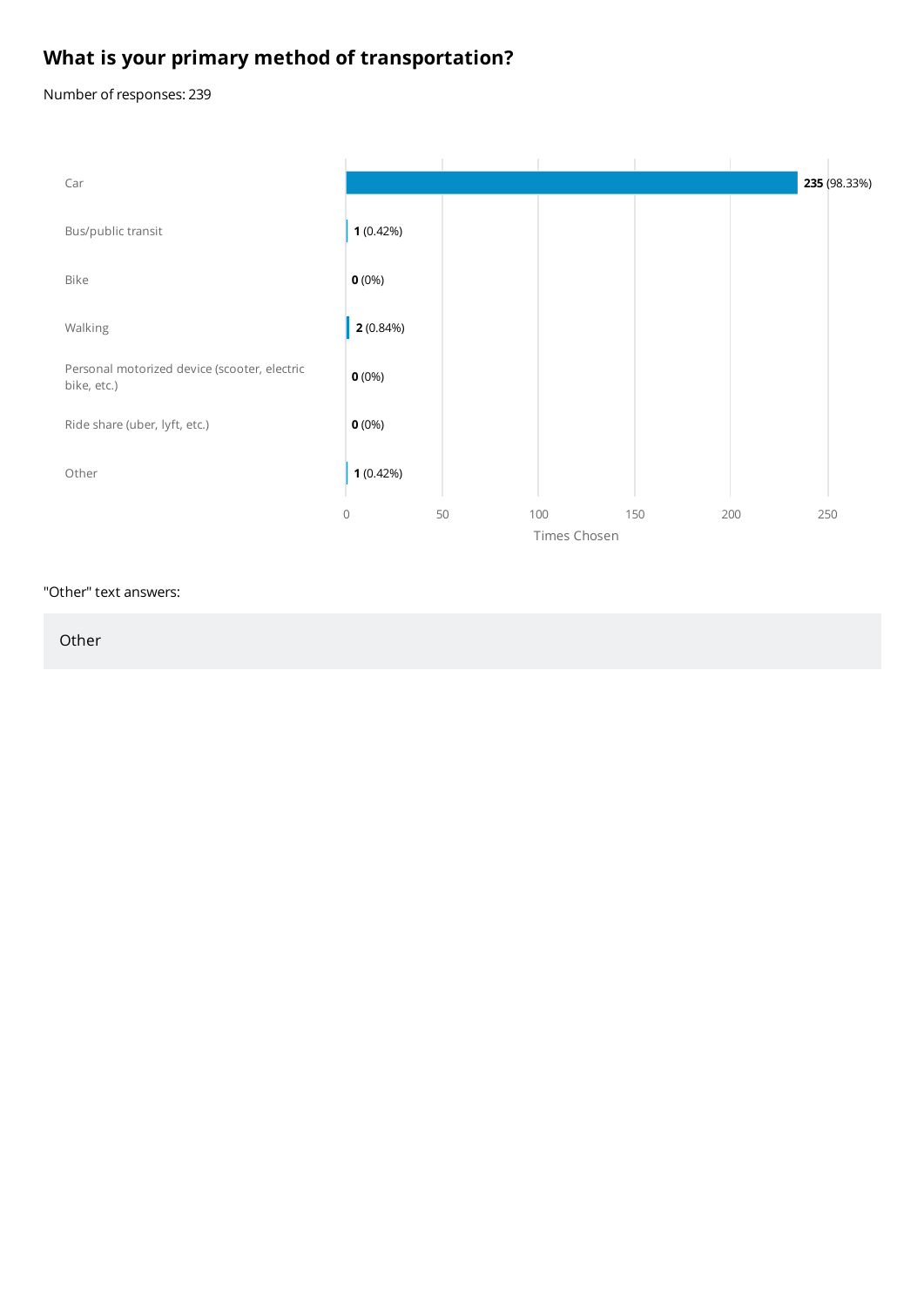### **What other forms of transportation do you commonly use?**

Number of responses: 210



#### "Other" text answers:

Would use public transit if better service to our neighborhood

#### Other

N/a not walkable from my subdivision. Im ol with it. It was like this when i moved i to this house 34 years ago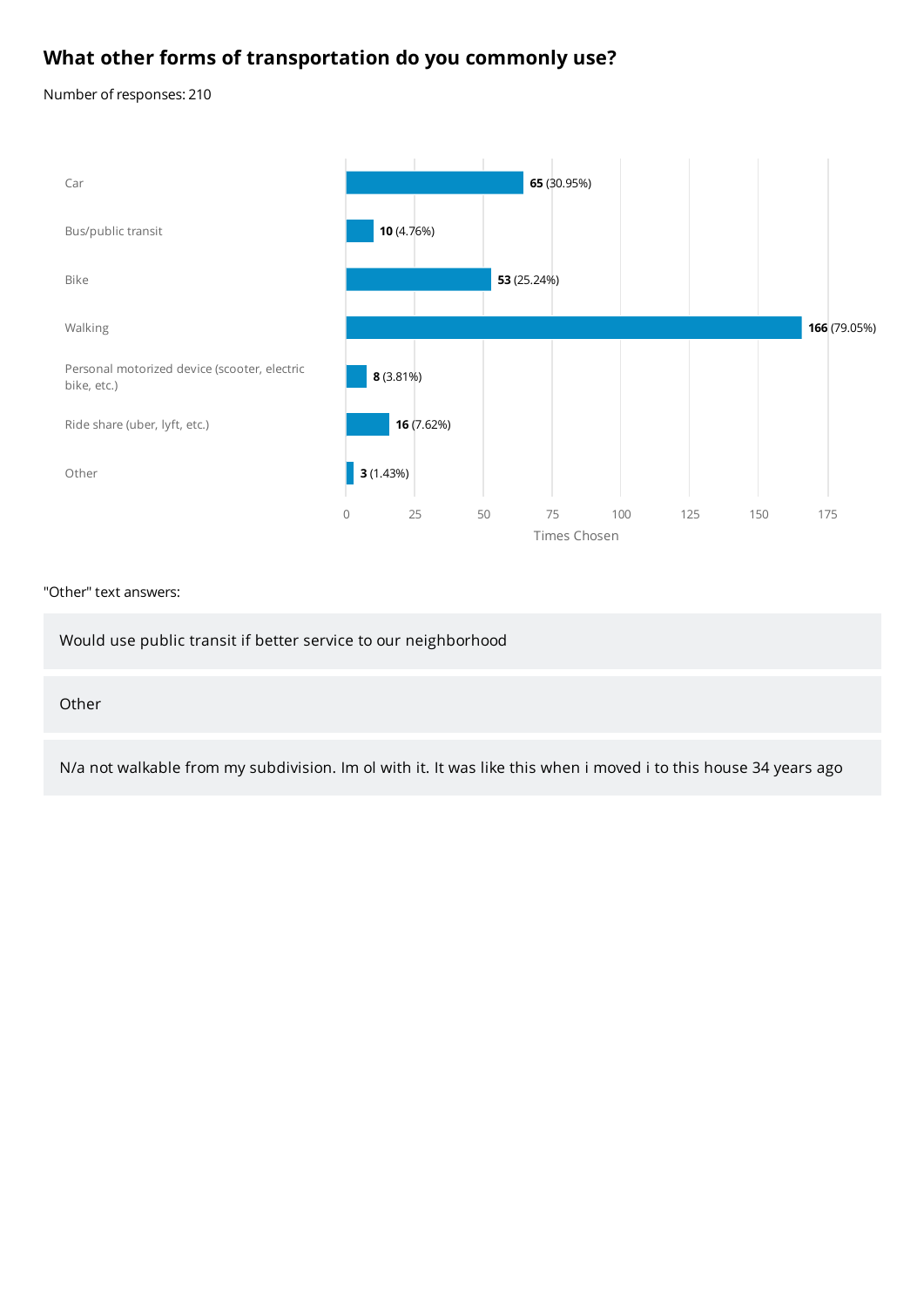### **What would motivate you to walk or bike more frequently?**

Number of responses: 221



### **How frequently do you use the following transportation methods**

Number of responses: 234



### **What's next for Springdale?**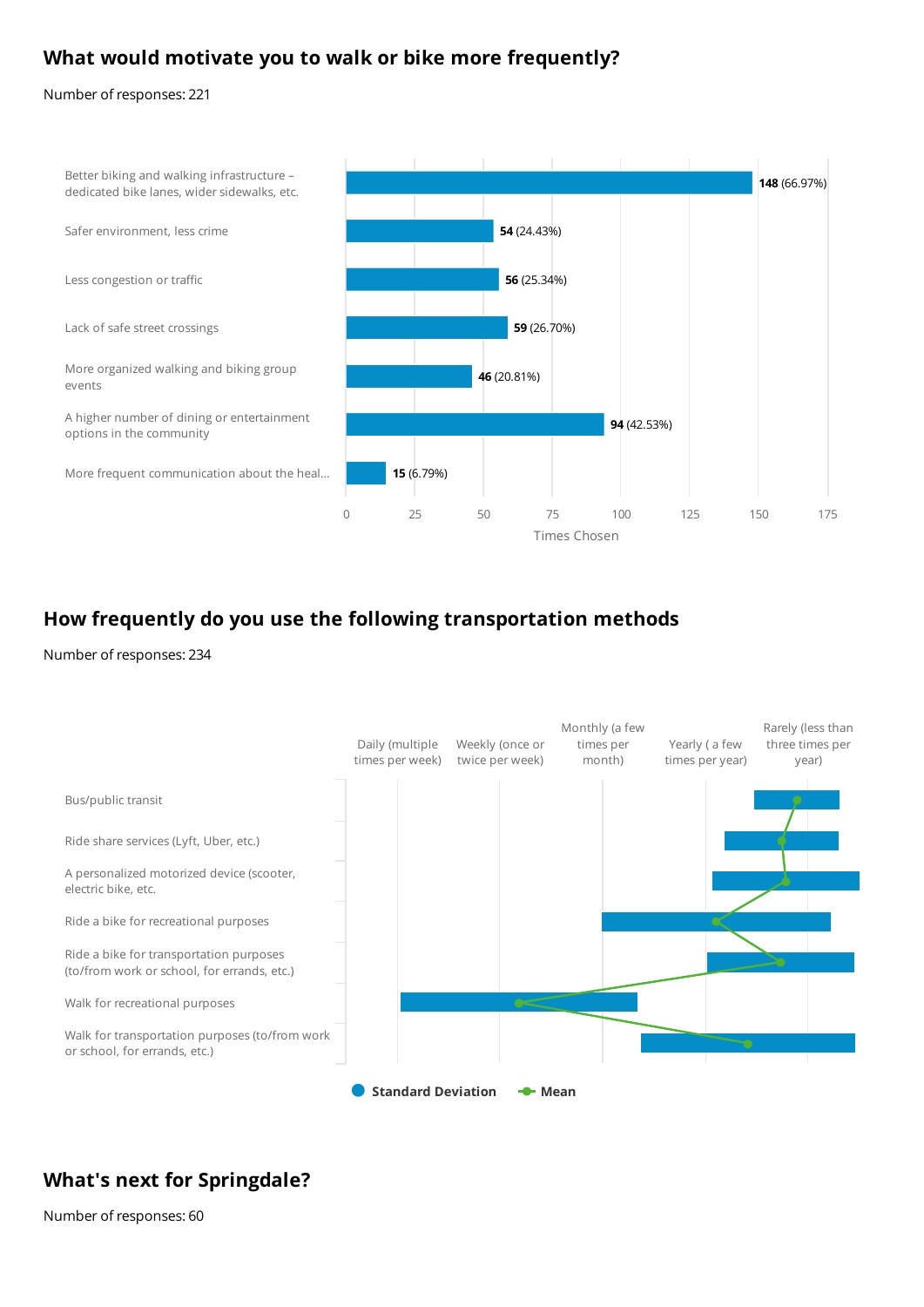Text answers:

Please also provide a pedestrian/bicycle safe path from Rte 4 South of 275 to Rte 4 North of 275. A lot of our youth and employees walk/bike to work and rec center through there and it is currently VERY unsafe!

Remember that handicapped accessible is important for sidewalks and for businessess, etc.

I would like to see a park that is within walking distance or renovations to the community center park to make it more like a naturescape with a splash pad

More Greenways, more through traffic.

I would like vacant buildings torn down for more green spaces.

Better sidewalks! They're pretty awful in my neighborhood and I've fallen while running several times. Also horrible for strollers. It's great that they're there, but you really have to pay attention to your feet while you're using them.

Protected bike lanes please! A connected path to other converted rail trails would be amazing!

I would use th city buses more if they went to places other than center city.

WE NEED SIDEWALKS!

It's a dangerous bike trek from Springdale lake to the Community Center. I275 makes it difficult. Not sure how that can be helped

A better way to connect the community where there is high traffic.

I have COPD and walking isn't in my future.

Not all neighborhoods have side walks.

Just keep up with roads, I live on E Crescentville and it gets a lot of traffic. Need to keep up with cracks, holes and dips in lanes

Crack down on speeding! Especially down Kenn Rd!

The Heritage Hills section of Springdale feels cut off from the rest of the city, the retail/commercial area and neighboring municipalities by zoning and limited transit options. traffic in the area makes walking/biking feel unsafe.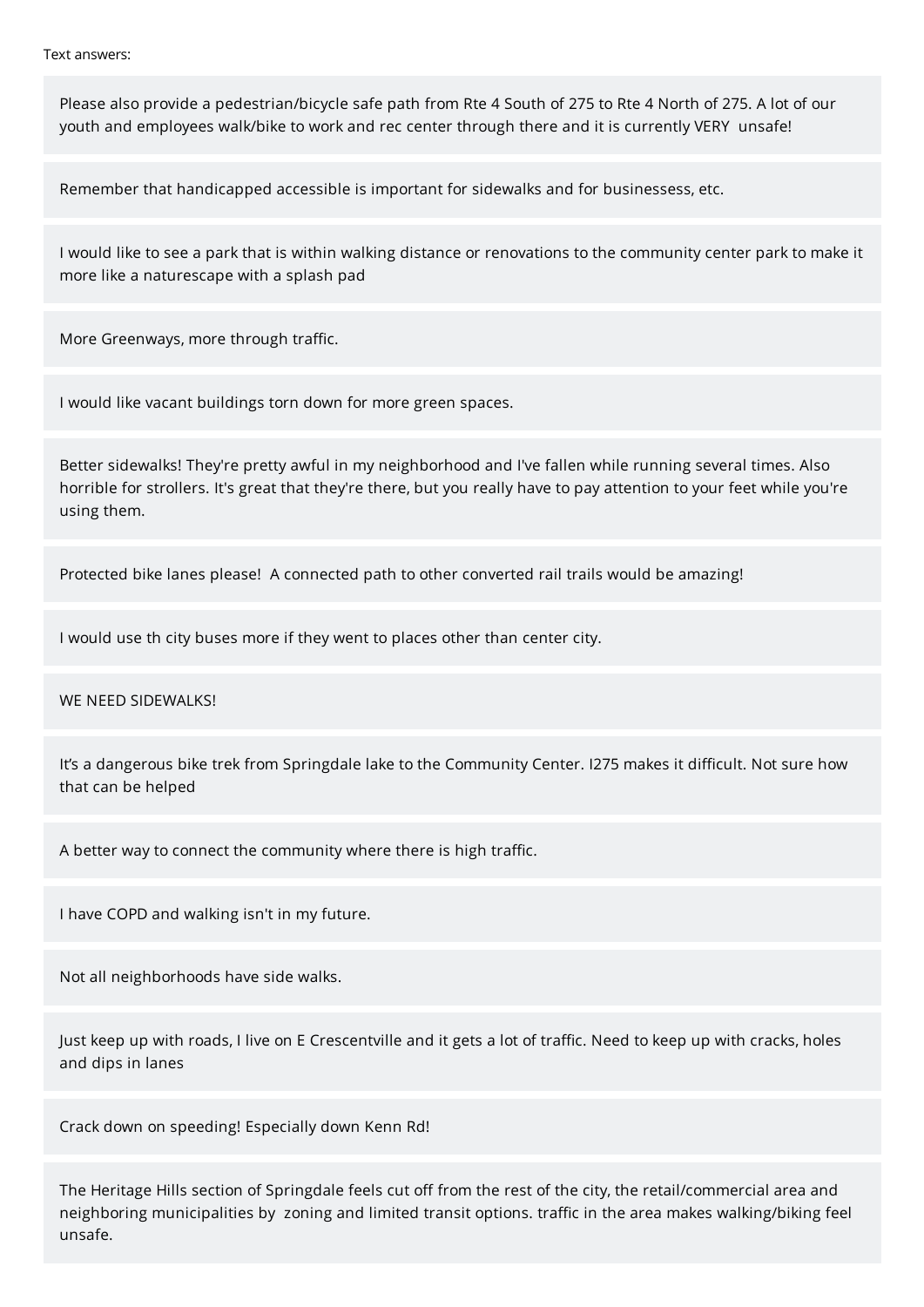No sidewalks make it dangerous to walk-in the neighborhoods.

Neighborhood parking is an issue. The streets are too narrow creating dangerous traffic patterns.

Walking can be quite hazardous because of speeding cars and cars not stopping at stop signs.

It would be great to have more trails for walking and biking that connect the different parts of the city, from residential to commercial areas.

I know we tried a bus system once and it didn't work but it would be nice if we could try again and encourage people to use it.

Putting money into making a safer, healthier environment for people of color, marginalized groups, and benefitting the Earth in the most efficient method.

You tell me!

Nice park with fitness obstacle courses. Outdoor workout classes.

would love to see tri-county mall turned into some green space for walking & riding bikes since GE Park has been taken away. Or into something that could be useful and would bring good small businesses into the area.

The city needs to create safer streets for people to walk on especially since there isn't daily enforcement for the traffic crimes. Enforcement is not the answer, there's not enough police officers to regulate the flow of traffic on Glensprings Drive. The city needs to be proactive and make it more difficult for drivers to speed on the neighborhood streets, specifically Glensprings Dr. Install speed bumps or speed tables. It is too dangerous to walk on the sidewalks anymore.

More sidewalks, connect Ray nourish to beacon hills. We need a connected Springdale.

I got nothing!

It would be awesome if Springdale could create a community where walking to destinations and services, is encouraged and the city is structured to make that a priority. As it is, there are a lot of busy intersections where it's rather dangerous for pedestrians: Kemper and Springfield Pike; Northland and Springfield Pike; Sharon and Springfield Pike. In my neighborhood, we have a pedestrian crosswalk and rarely do automobiles slow down or yield to pedestrians.

Slow, painful economic collapse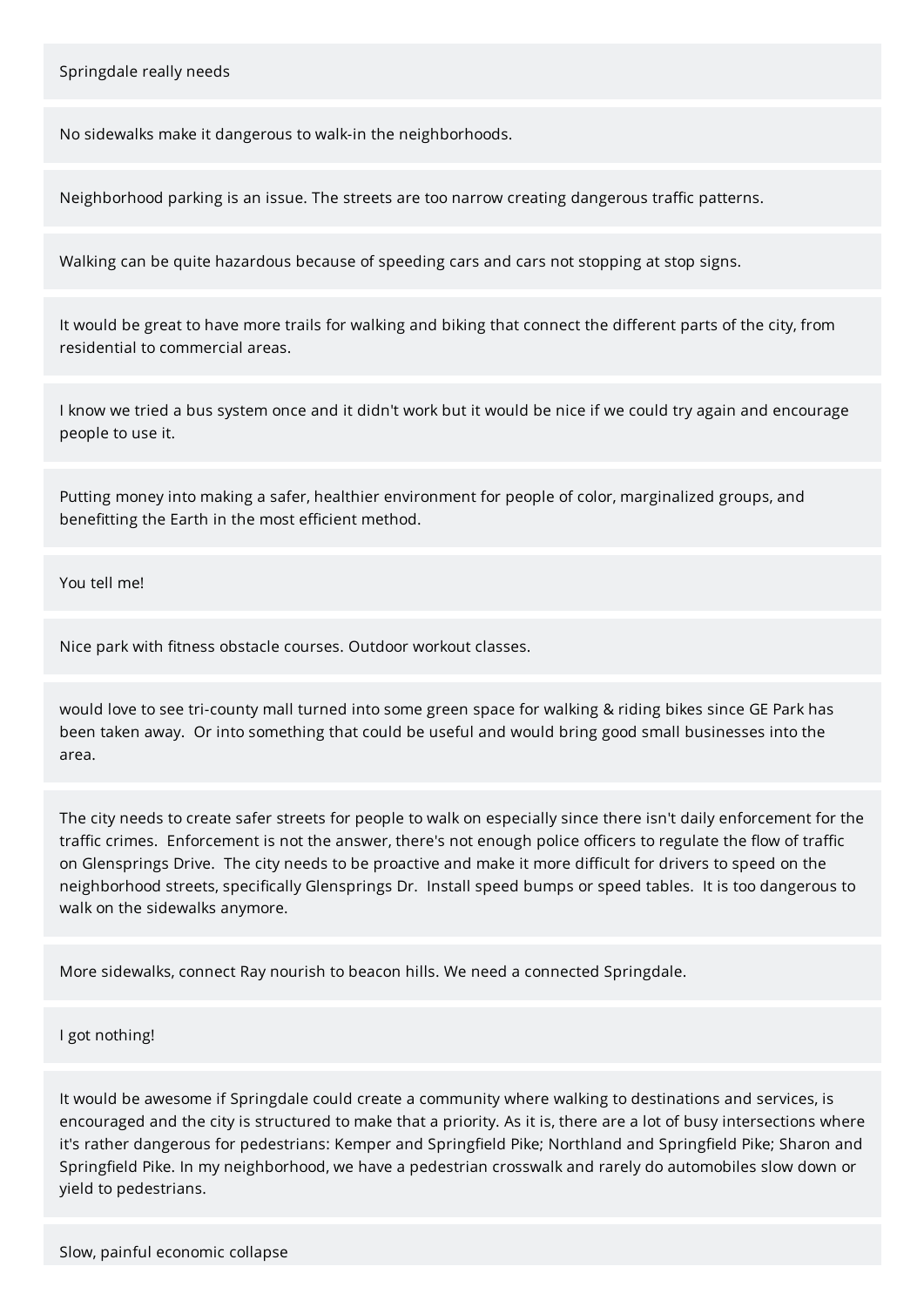Make our streets safer by limiting on street parking.

Control crime (Dave & Busters), keep businesses from leaving. Maintain and upgrade existing infrastructure.

#### ONLY WALK FOR HEALTH

Traffic controls that don't leave intersections empty with traffic waiting.

Figure out how to make people stop at stop signs. Start fining people for dumping their car trash on our streets. Limit how many people can live in a house!!!

Bike paths!

I'd love to see more walking/running trials and/or connected, well-maintained sidewalks throughout the city. People in my household walk and run on city streets and sidewalks every day; we'd feel even safer with more aggressive and consistent traffic enforcement. I'd walk even more places than I do if there was less speeding, less running of red lights, and less of other unsafe driving behavior.

In order for biking or walking to be more appealing, we really need dedicated trails. The very worst thing about Cincinnati (not just Springdale) is the culture of profoundly unsafe and trashy driving. When we bought our house in Oxford Hills I liked that we could easily walk or bike 2 miles to Kroger, the Forest Park library branch, the Rec Center, etc. Now I would never, ever consider biking to any of those places, for fear of my life. The Springdale police do an amazing job with traffic calming, but the culture of aggressive driving (egregious speeding, running red lights) is so entrenched that the police can't fix it alone. We need infrastructure overhaul if we want biking and walking to be safe.

More sidewalks would be nice

Beautification/updated landscape, maintenance of landscaped areas, cleaning of sidewalks, expanded sidewalks, walking trails with walking/running friendly amenities.

Crack down on speeders in residential neighborhoods

EV charging and better ways bike our city

If we had more places to safely secure our bikes at shopping centers and restaurants it would be easier to bike places. Our shopping centers having too many vacancies and so it is hard to try to bike for running errands if you cant go to one central area to get things done. Plus Princeton Pike is not very conducive to foot or cycle traffic. It's quite dangerous coming from Heritage hill to that area along Princeton Pike with no sidewalks.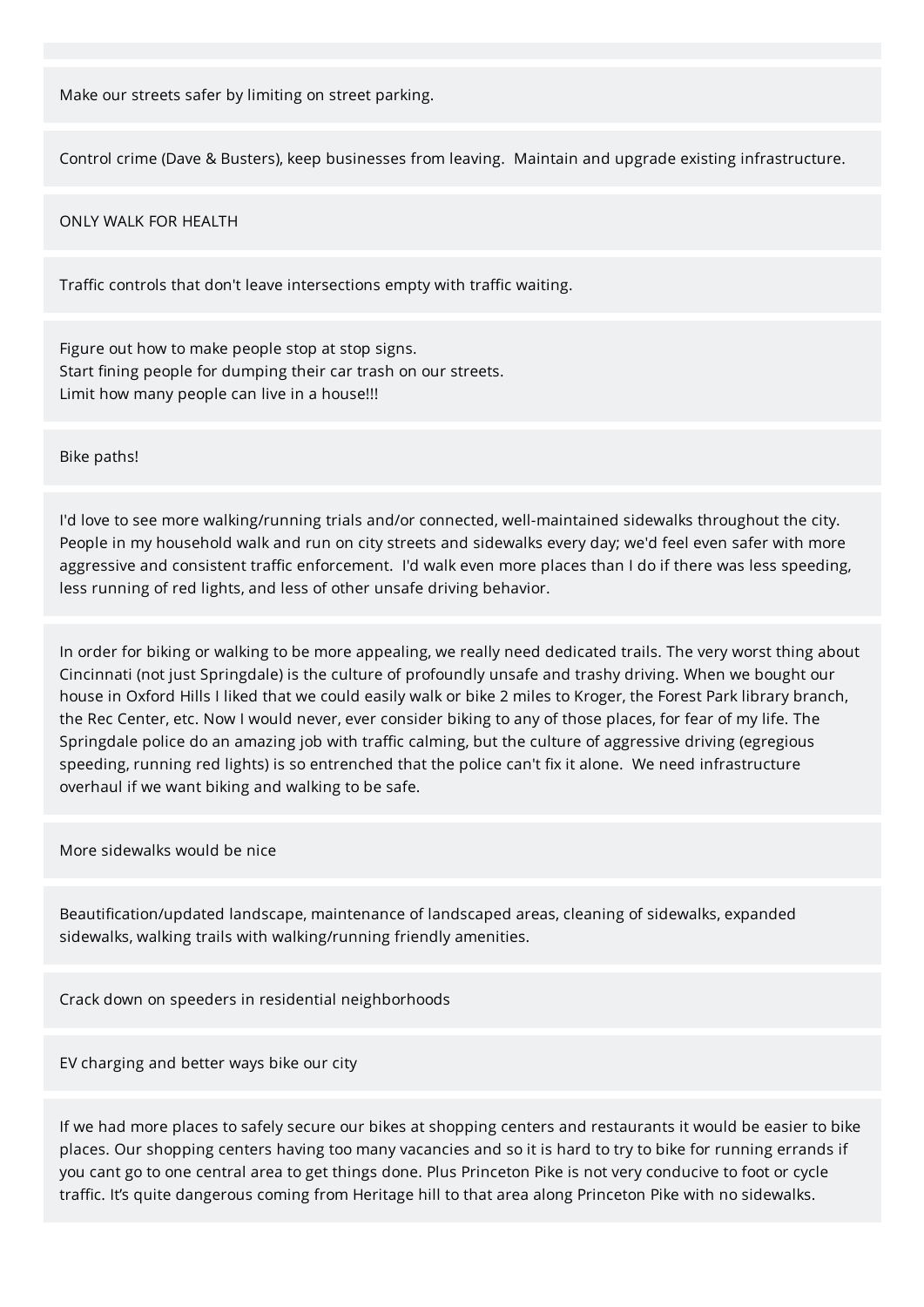Kenn Rd and Yorkhaven is a very unsafe intersection. Cars come very fast down the hill and many cars run right through the intersection without even braking. Someone should come up with some sort of idea (i.e. Rumble strips, speed humps, flashing stop signs) to help deter drivers from speeding and blowing through stop signs at this intersection and others like it. There are several bus stops at Kenn and Yorkhaven and it is unsafe for kids to stand there or be crossing the street, especially the early morning routes when it's still dark.

A sidewalk from Route 4 to Lawnview or Olde Gate would be so amazing.

A sidewalk on the stretch of Kemper between rt4 and 747 is needed

I would love safer pedestrian and bike options along the highway entrance ramps on route 4, along Crescentville, in the Tri County Mall area, and especially on Kemper. Better bus stop access and bus shelter (especially with accessibility in mind) should be a high priority.

I'm a fair weather bike rider when it's not hot.

Focus on the future needs of transportation within Springdale and to surrounding communities. Focus on traffic patterns. The 747/Crescentville areas are overrun with commercial trucks. Congestion in the streets, noise, weight of vehicles is shaking the houses and damaging the roads. Manage the traffic lights. Too many people run the yellow lights. A solution might be to length the time the red signal is given before the cross traffic gets its green signal.

support vehicular cyclists

Round abouts on high traffic streets like Kemper Rd.

Increase number of sidewalks so that

somebody to do better surveys -- mostly everything above I would have said "never" if that was an option, and I'm pretty sure you mean that safer street crossings would encourage me to walk more, not a lack of them? does no one check these things before making them live? and all the links to nothing on the plan pages??? what a waste of time and probably tax money.

The down town or Route 4 needs to be developed into small restaurants and shops that people can walk to. Possible breweries.

Tree overgrowth obstructing sidewalk paths needs some work.

Please make this a community where people want to raise their families.

Focus on redevelopment of retail into housing and make those walkable to restaurants, shopping, entertainment .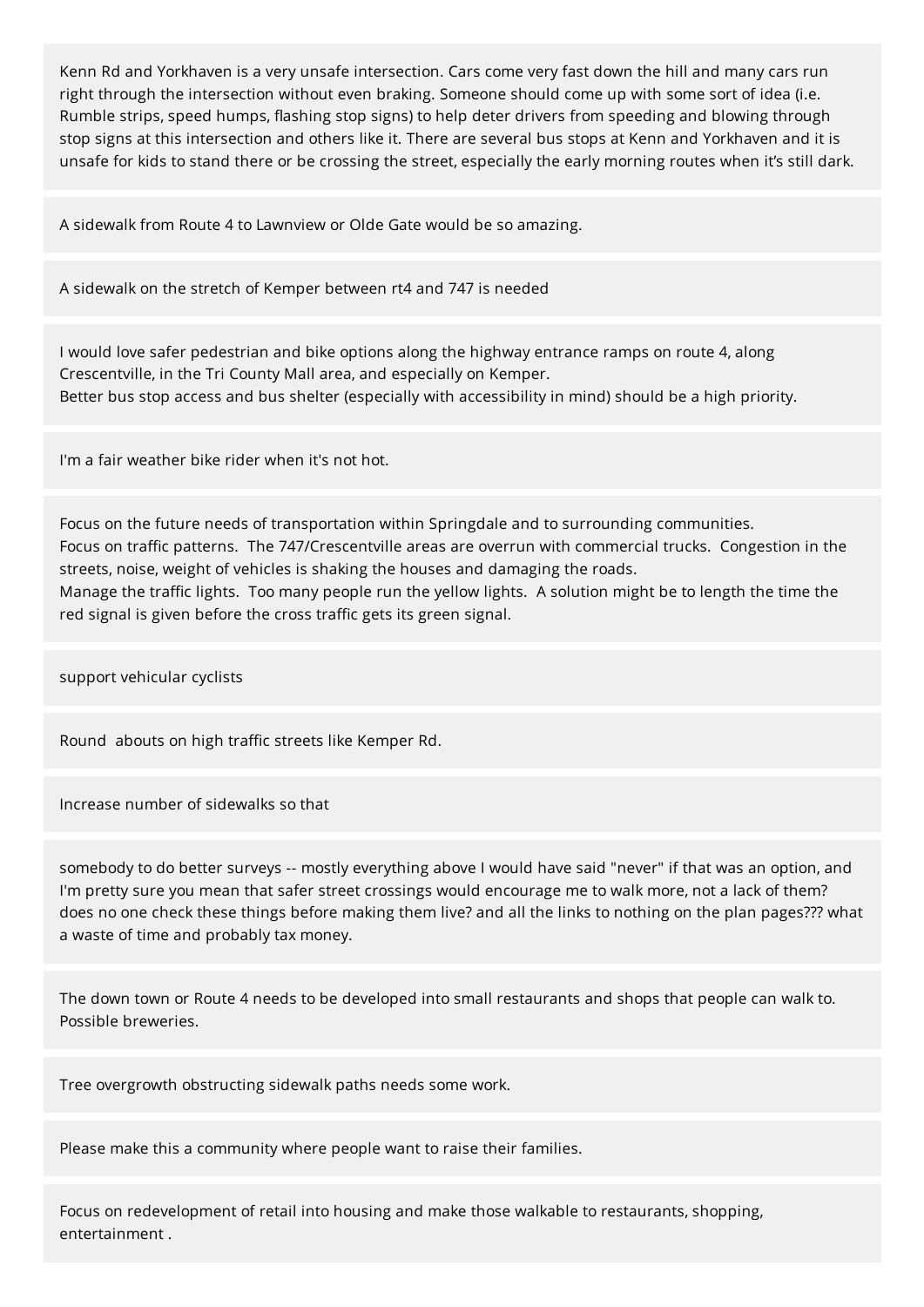I would walk more for lunch from my business but the sidewalks are not conducive to walking along Kemper to multiple restaurants. I also have business guests that may stay in Sharonville on Sharon Road which is in technical walking distance from Kemper Pond Office Park but the sidewalk passages along Kemper are not good options for a good walk to either Chester Road or restaurants on Kemper.

### **What is your age?**

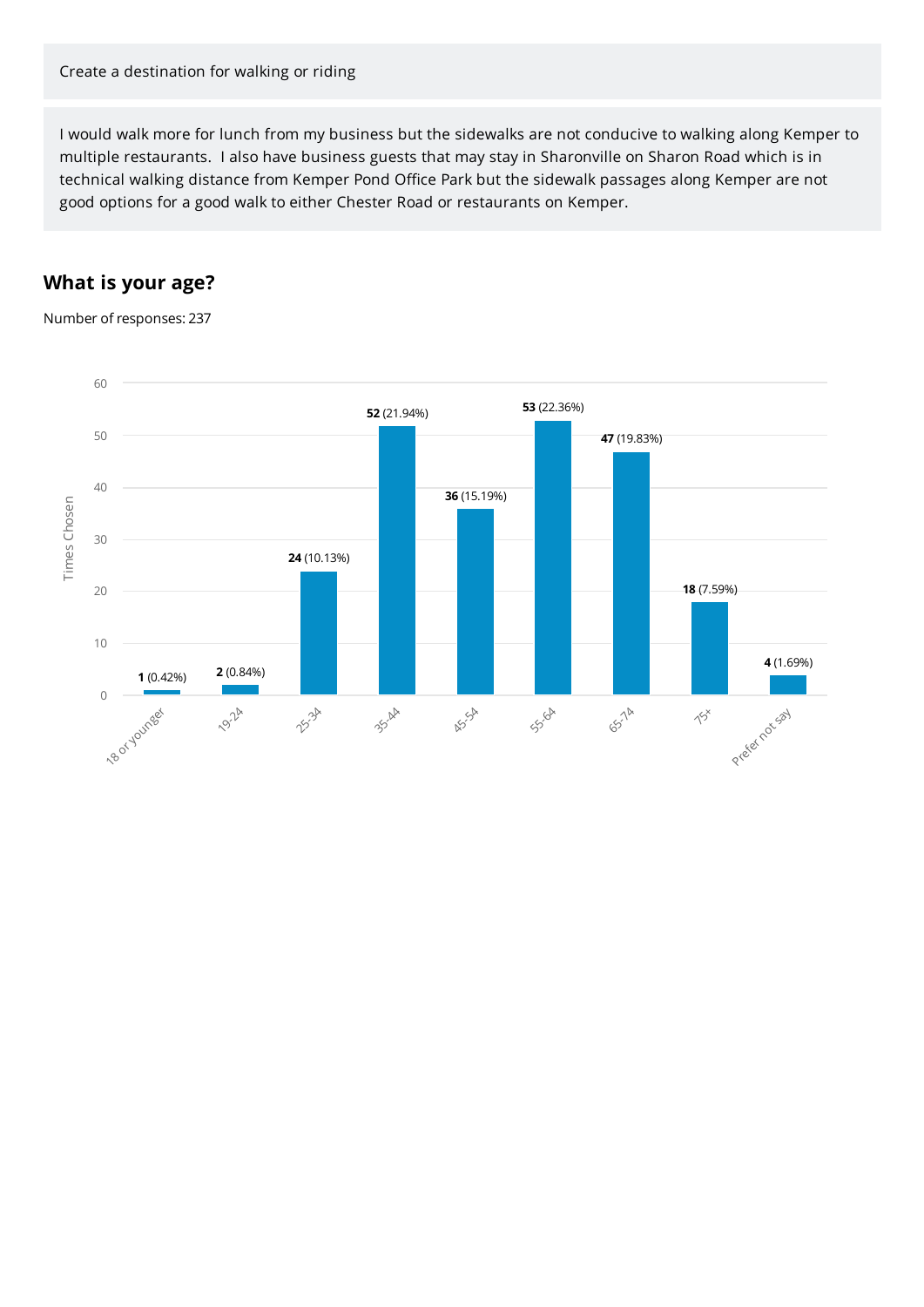### **Are you...**

Number of responses: 234



## **Which of the following best describes you?**

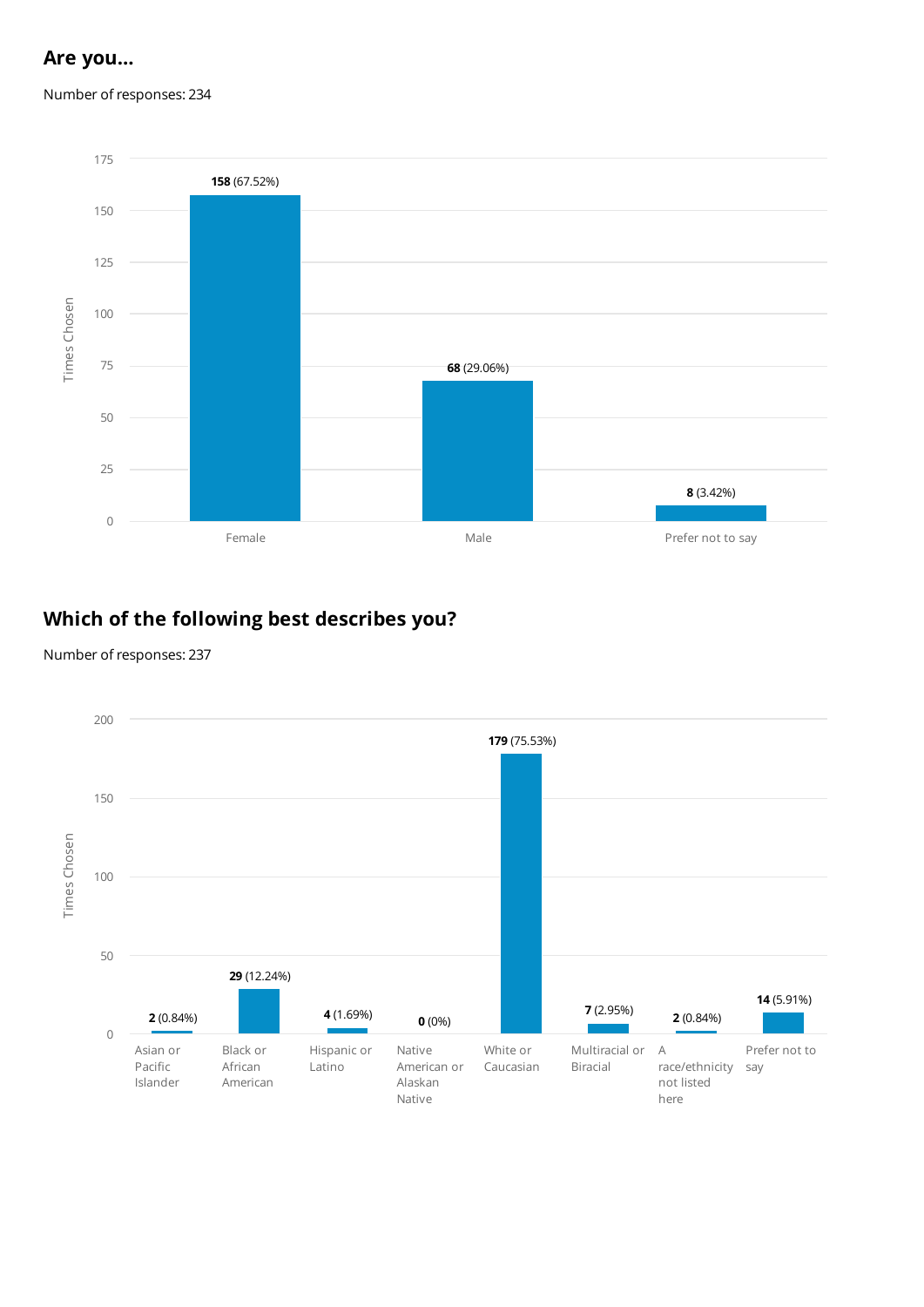# **Do you live in Springdale?**

Number of responses: 235



## **If you live in Springdale, how long have you been a resident?**